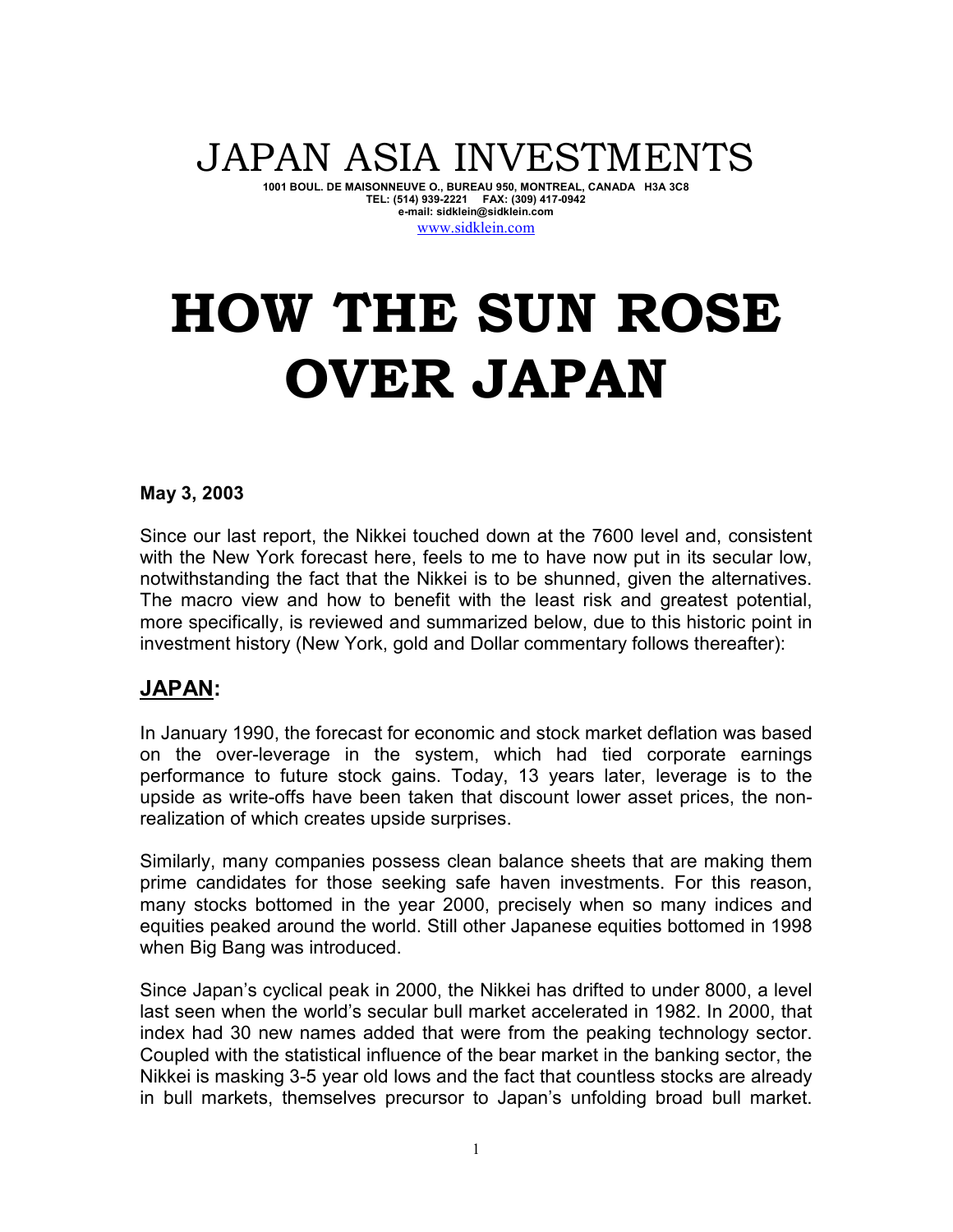Many such equities will have turned in triple-digit gains against very low risk profiles. Even with the Nikkei languishing, there are those that have already done so.

#### **Taxation:**

Experiencing overwhelming changes, gift and inheritance taxes will allow people to pass on capital to children and grandchildren while still alive at very low tax rates, as long as the gift giver is 65+ and the recipient is 20+. Gift tax rates were so outrageously high (70% and now proposed to decline to 20%!) that children who themselves had children over 30 were still not receiving monies that would only become available to them until their own parents' deaths.

Particularly for new housing and quality financial assets, a great deal of Japan's \$11.7 trillion US (no misprint) in 0% or near-0% savings would now be liberated. This will drive up the Yen further, against a backdrop of an improving economy and higher asset prices.

\$5 trillion US is in the hands of the highest tax bracket Japanese.

If even 5% of the \$5 trillion US were liberated into the economy and investment world, **\$250 billion would pour into the economy and financial markets.** 

#### **Banking:**

#### *Bank of Japan share repurchases*

Banks will have raised a great deal of capital, giving the market the impression that public capital injections are less probable. In fact, concerns about public purchase of convertible securities that would "nationalize" banks have been overdone but BoJ share purchase programmes are what are important. These are far more valuable than "capital injections" anyway, as bank share over ownership represents a problem as great as non-performing loans on the banks' books. The excessive shareholdings stem from banks taking possession of troubled companies' crossholdings (shares held by companies in one another) and the legislation that removes shareholdings in excess of Tier 1 capital by September 2004. Such over ownership hit 7 trillion Yen. The BoJ has already promised to repurchase 3 trillion Yen worth of shares. Bank selling of crossholdings has depressed equity prices of even those companies whose operating results have reversed. I believe that their purchase programme will continue until no share overhang or crossholdings remain.

#### *Debt Crash*

Japan's overwhelming inclination to pay down debt is evident across the board! Keeping interest rates low, Japan holds about 40% of the planet's savings and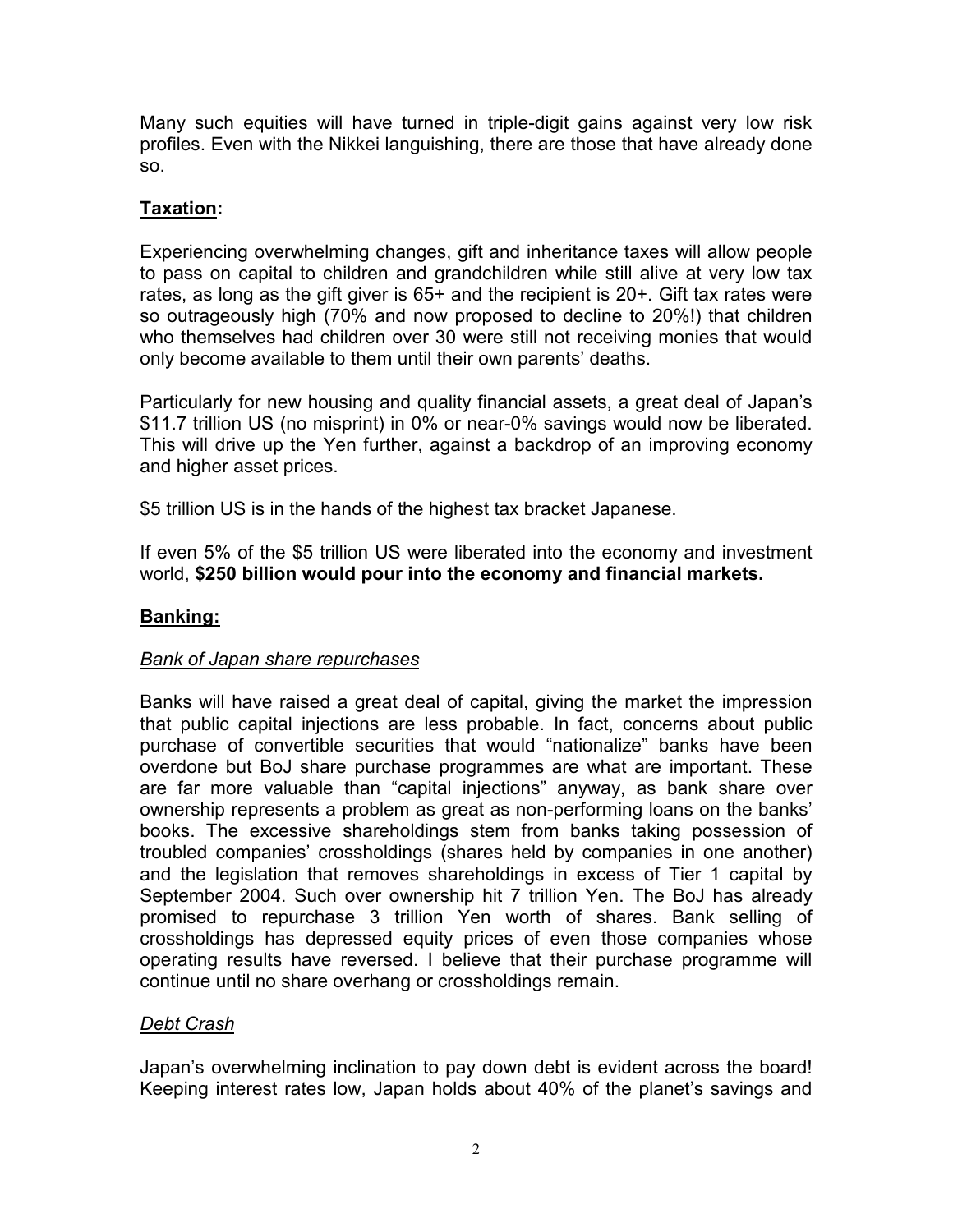doesn't need to borrow. Financial companies reduced liabilities last year by around 14 trillion Yen, while recording a net surplus of around 15 trillion Yen.

Even when examining numbers that exclude the financial sector, the statistics are mind boggling, as Japan's national will is applied to debt resolution. Total public debt increased by around 40 trillion Yen, while non-financial debt crashed a record amount, a bit over 30 trillion Yen! The economy's net debt increase was 7-8 trillion Yen, which, as a percent of GDP, was the least in about **35** years.

#### **Liquidity:**

The issuance of bank shares to bolster capital has been a negative for liquidity in the short run. The BoJ share repurchase programme, if taken to the limit, could remove as much as 7% of the market's float, however. BoJ bank shareholdings purchases may not be sold back onto the market before Sep. 2008 but the holding period is expected to be even longer. Foreign fund inflows to Japan since September, that are in search of value and safe haven, have been another positive, as well as a full year of positive stock fund inflow. Corporate share buybacks this fiscal year will have more than doubled from the previous year, a constructive sign of a bottom (which is when corporations like to buy their own shares), as well as yet another liquidity positive.

#### **Yen:**

Bottom to top, from its 2002 low, the Yen rallied 14% versus the US Dollar, dramatically under-performing the Euro and Swiss Franc. As money moves out of 0% interest rate deposits and the economy recovers, interest levels will increase and push the Yen still higher. Since the recovery will benefit domestic demand stocks as here defined, the higher rates or Yen level will not be an overriding negative as Japan experiences the mirror image of the 1990's when Yen weakness was coupled with a falling stock market but with exporters trading at all-time highs (note Sony's recent crash).

#### **Demographics:**

SKDF used to argue that the demographics of Japan were actually bullish in that a great deal of money would be put into the hands of few, due to the low birth rate, spurring luxury item purchases and quality investment. This is unfolding, notwithstanding the profoundly bullish demographics of Asia upon which Japan's future is also tied (see TAXATION).

#### **Psychology and Leverage:**

90% of respondents to a recent survey felt that hardly anything constructive has been done about the banking crisis. This extreme number reflects the extreme low in the stock market as there is no one left to sell, the profound potential for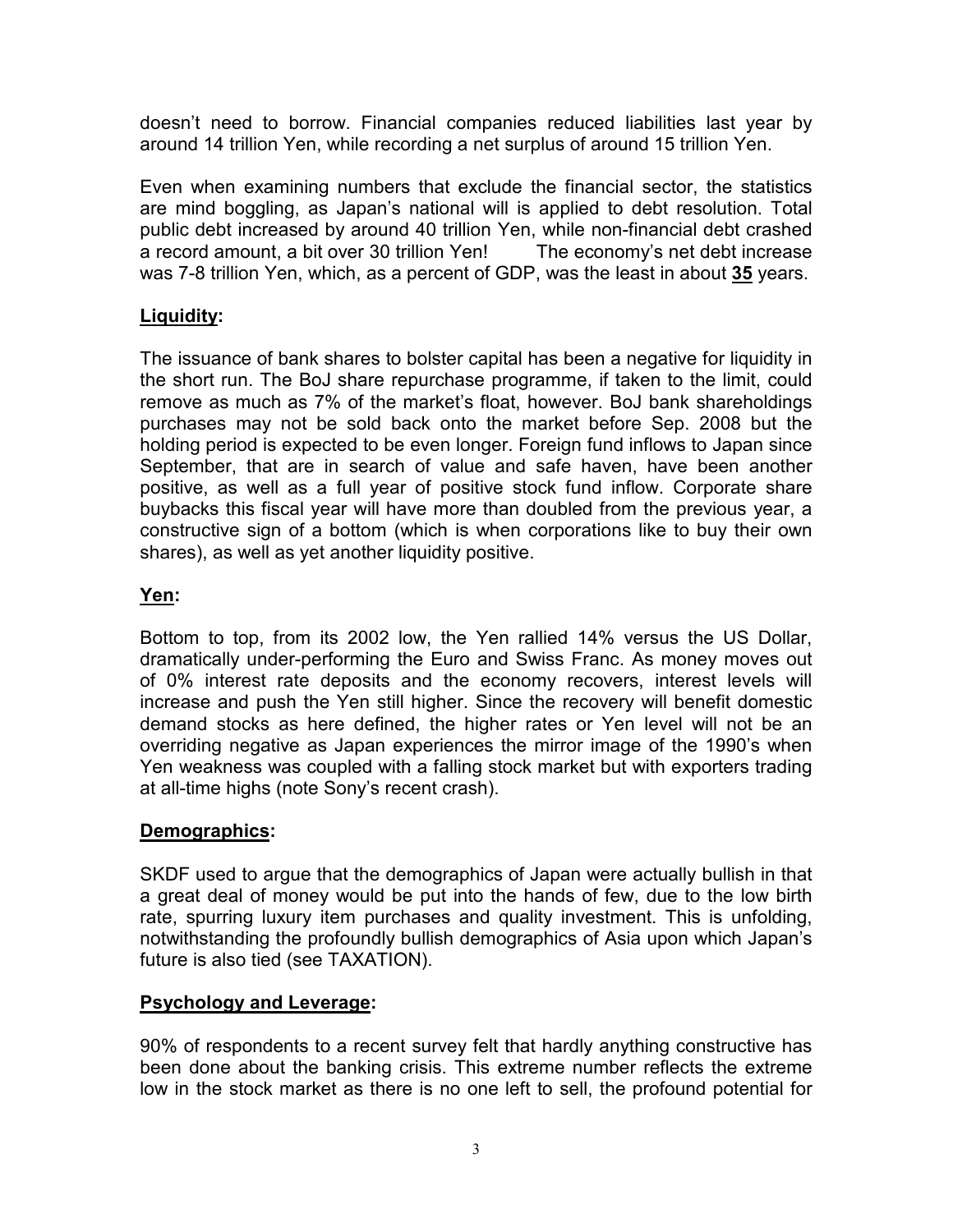investment once that psychology even begins to reverse and why those immune to crossholdings and foreign ownership have done so well.

#### **Valuation:**

Price-to-operating-earnings is at a 20 year low, price-to-cash flow is at a historical low and very cheap compared to the US, though in line with Europe. Price-to-book ratios are also at their lowest levels in 20 years. Capital expenditures are generally being maintained by operating free cash flow. The valuations of those defined here as value stocks, are particularly impressive.

#### **Economy, Restructuring:**

Going forward, employers will be saddled with higher social security costs, while enjoying greater R&D tax deductions. On balance, the 2 measures may result in a net revenue increase for the government. The R&D treatment change is also sensible. Such changes and others, such as the proposed extension of the loss carry-forward period, underscore the recognition for the need for restructuring, to which such tax considerations relate.

Meanwhile, Japan has achieved "net positive deflation", that point at which costs fall more than revenues. Such restructuring profits tend to precede the recovery in sales, which in turn supports the exit from deflation, indicators with respect to which are in positive trends. The leading economic indicators were positive 9 of the first 11 months last year, yet the unrepresentative Nikkei fell to discount the completion of the banking crisis. With the economy not having enjoyed a simultaneous bull market in stocks, a temporary dip into recession this year will have had a limited effect on the index, as much of what could ever go wrong has all but been discounted by today's price level.

#### **The Opportunity:**

Stocks that bottomed years ago have been enjoying strength, particularly since the latter part of last year. Similarly, Japanese stocks started to fall apart well ahead of the 1990 peak.

The mighty are those that apply according to particular valuation measurements, often trading for less than shareholder equity or with the capacity to repay total debt, while enjoying an Asian business emphasis (as opposed to the West). Many such equities fell as much as 90% through the '90's. No less important, the stocks of such companies are unencumbered by crossholdings or foreign ownership, thereby immune to either of the 2 principal selling pressures that have acted upon Japanese shares.

#### **Bottom Line:**